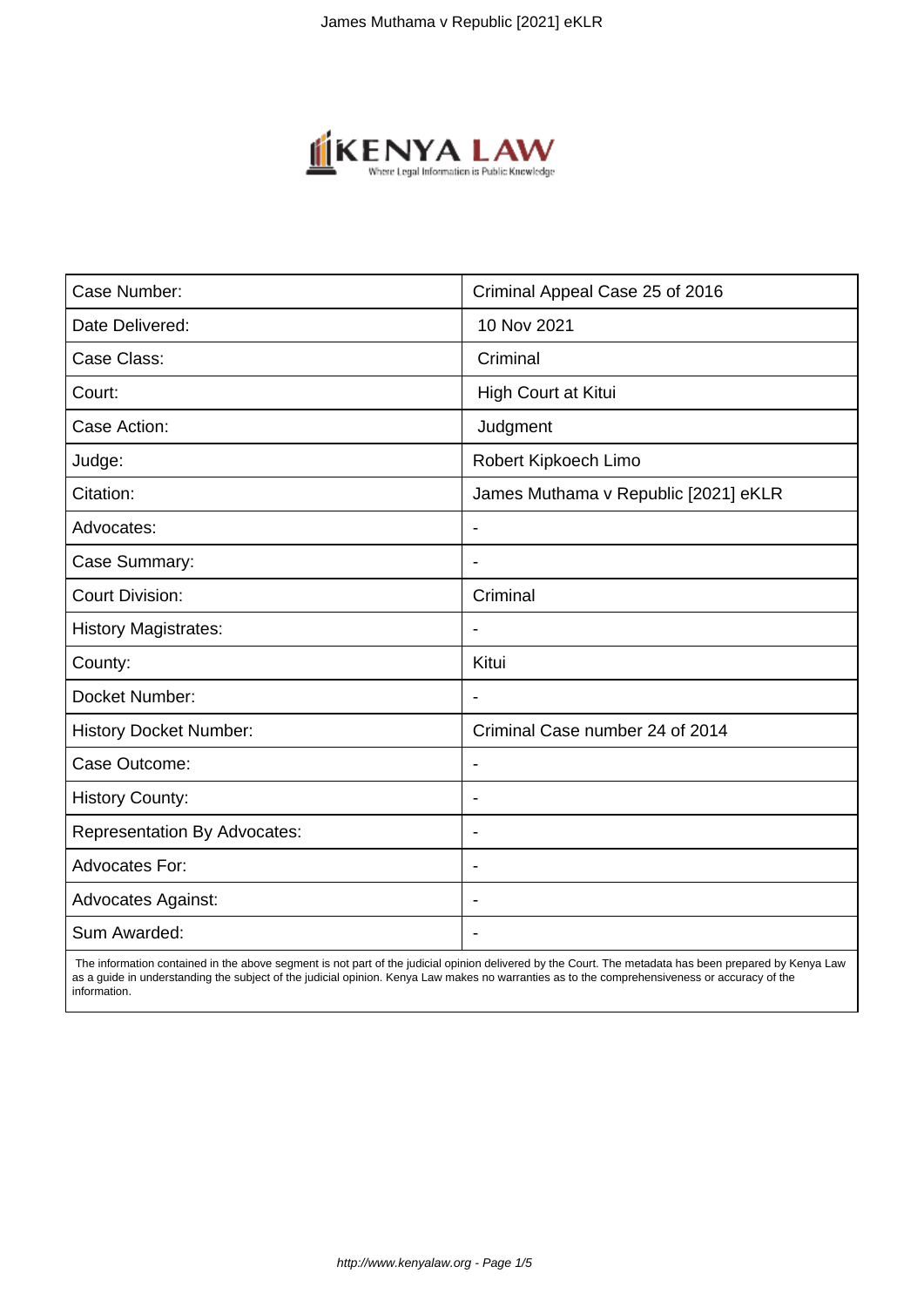## **REPUBLIC OF KENYA**

## **IN THE HIGH COURT**

# **AT KITUI**

## **HIGH COURT CRIMINAL APPEAL CASE NO. 25 OF 2016**

**JAMES MUTHAMA ………………...…………...……………….APPELLANT**

## **VERSUS**

## **REPUBLIC…………………………………………………...…RESPONDENT**

*Being an Appeal from the Chief Magistrate's Court at Kitui Criminal Case number 24 of 2014 Judgement that was delivered by Chief Magistrate on 5th May, 2016.*

# **J U D G E M E N T**

1. **James Muthama**, the appellant herein, was charged with the offence of defilement contrary to *Section 8(1) (3) of Sexual Offence Act No. 3 of 2016 vide Kitui Chief Magistrate's Court Criminal Case No. 24 of 2014*. The particulars were that on  $11<sup>th</sup>$ March 2014 at around 9PM at [Particulars Withheld] within Kitui County he intentionally and unlawfully caused his penis to penetrate the vagina of (name withheld) a child aged 14 years.

2. The appellant was convicted after trial and sentenced to serve 20 years' imprisonment.

3. A brief look at the evidence presented at the trial court reveals that the appellant lured the complainant to where he was residing in at [Particulars Withheld]. The complainant's mother (PW1) was surprised when she failed to see her daughter (complainant) when she arrived home at around 7PM on the material date. She started looking for her around and got wind of the fact that the appellant, a water vendor in the locality, had locked her in his house. Incensed, she stormed the appellants house and found the appellant and her daughter (complainant) lying on a mattress on the floor, with both of them naked.

The appellant feeling concerned, stormed out and was followed closely by the complainant. Both of them disappeared into the darkness leaving the mother stranded and angry.

4. The following day, the mother reported the matter at the local police station. The girl (complainant) later went home and explained to her mum what had happened and later the Appellant was arrested by members of the public and was later charged with the offence of defilement.

5. The complainant (PW2) testified and corroborated the evidence of her mother (PW1). She told the trial court that the appellant pulled her inside his house and holding her neck, he placed her on the mattress, on the floor where he defiled her while placing a shirt in her mouth. She added that, while at it, the mother stormed in and that on seeing her mother, the appellant escaped and she also ran away and only went back home the following day. She further stated that she was taken to hospital where she was examined and treated.

6. Dr. Mutuku (PW4) testified on behalf of Dr. Makau and informed the court that the medical examination revealed that the girl's hymen had been broken and had no other injury on the body. She further testified that, the girl was bleeding in her private parts though the doctor could not tell whether the bleeding was because of her menses or defilement. She tendered P3 form as P Ex 2, and age assessment report as P Ex 4.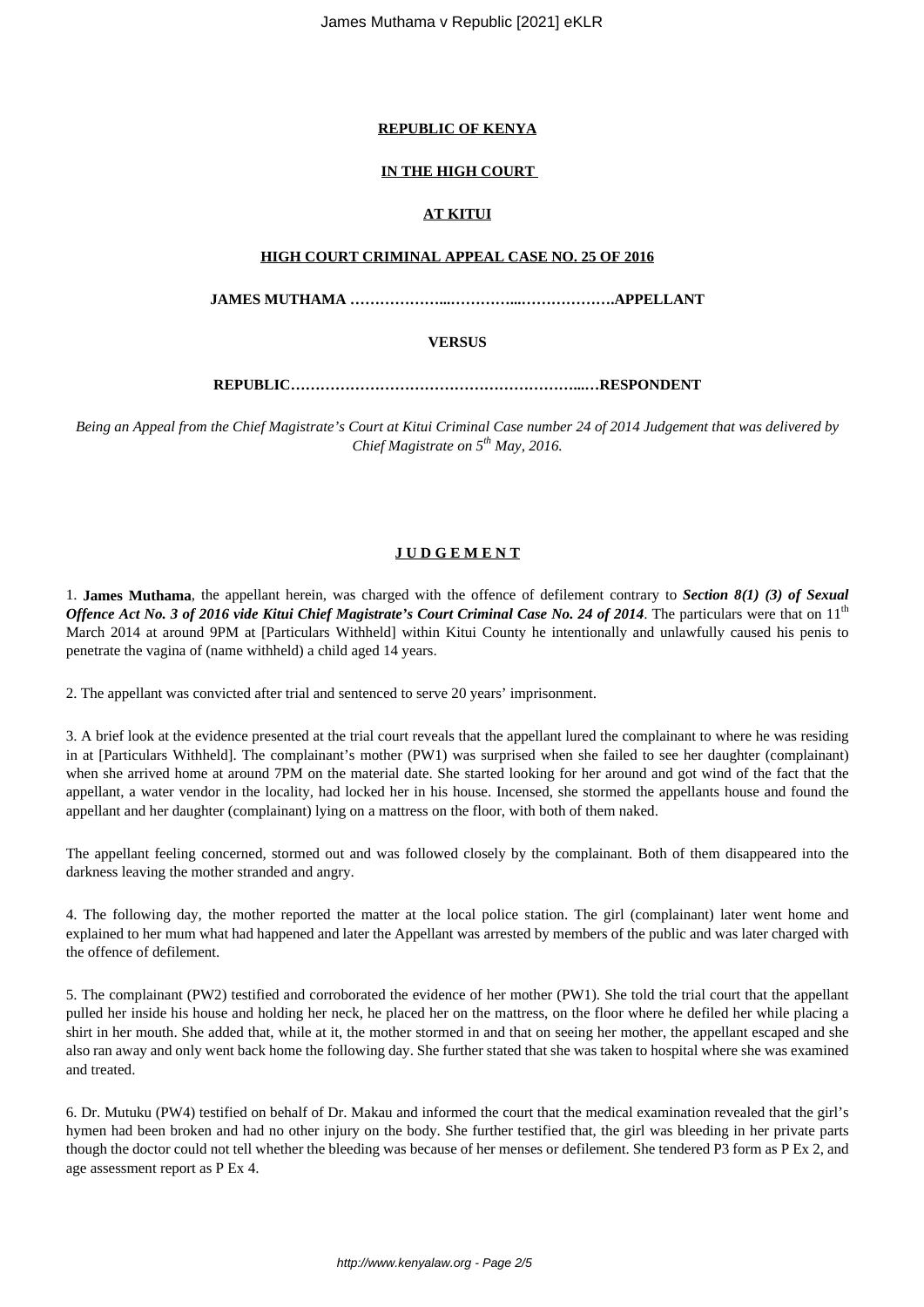The age assessment report revealed that the girl was aged 14 years at the time.

7. When placed on his defence, the Appellant gave unsworn statement of defence denying the offence. He faulted the complainant and the doctor for lying in their testimonies.

8. The trial court evaluated the evidence tendered and found that the prosecution's case had been proved to the required standard and convicted the appellant sentencing him to 20 years' imprisonment as provided by law.

9. Aggrieved by the decision, the appellant filed this appeal raising the following six (6) grounds namely: -

*1) That he pleaded guilty to the charges.*

*2) That the trial magistrate erred in law and fact by relying on evidence of witnesses who belonged to the same family.*

*3) That the investigating officer never appeared before court to testify and give reason as to why he apprehended him.*

*4) That the Clinical Officer informed the court that the mother to the minor complained to the police and that the minor was defiled but the minor never gave any report of defilement.*

*5) That the investigating Officer never executed his mandate to the recommended standards since the accused was tested in the hospital together with the minor but no report was compiled by the clinician to affirm that the accused person was actually involved in the heinous act.*

*6) That the rights of the accused were violated since he was arrested on 12.03.2014 and later arraigned on 17.03.2014 which were 5 days after arrest.*

10. In his written submissions, the appellant raised two additional grounds relating to the age of the complainant and lack of proof in the prosecution's case. This court finds that the grounds were raised without leave but, because it touches on proof of the prosecution's case the same relates to the second ground in his initial grounds in the petition herein, and therefore will be considered in this appeal.

11. The appellant submits that the ingredients of the offence and specifically that the element of penetration was not was not proved beyond doubt. He contends that the complainant had no bodily injuries adding that the bleeding noted might have been due to her monthly periods. He avers that the hymen was broken but it might have been due to various activities not linked to sex.

He submits that the prosecution did not prove its case beyond doubt and urges this court to acquit him.

12. He further submits that the mandatory nature of sentence prescribing a minimum sentence deprives a judicial officer from exercising his or her discretion. This ground was however a new additional ground raised without leave of this court as provided under **Section 350 (2) (iv) of the Criminal Procedure Code**.

13. The Respondent has opposed this appeal through its written submissions. The Respondent avers that the appellant has raised new grounds in his written submissions without leave of this court.

14. It submits that its case was proved, and that all the ingredients of the offence of defilement to wit, age, penetration and identity of the perpetrator were proved.

It points out that the age was proved by Exb. 4 tendered by the doctor who also proved that penetration was positive.

15. The Respondent further submits that there was no violation of the appellant's constitutional rights as he was arrested on  $14<sup>th</sup>$ March, 2014 which was a Friday and taken to court on  $17<sup>th</sup>$  March, 2014 which was a Monday.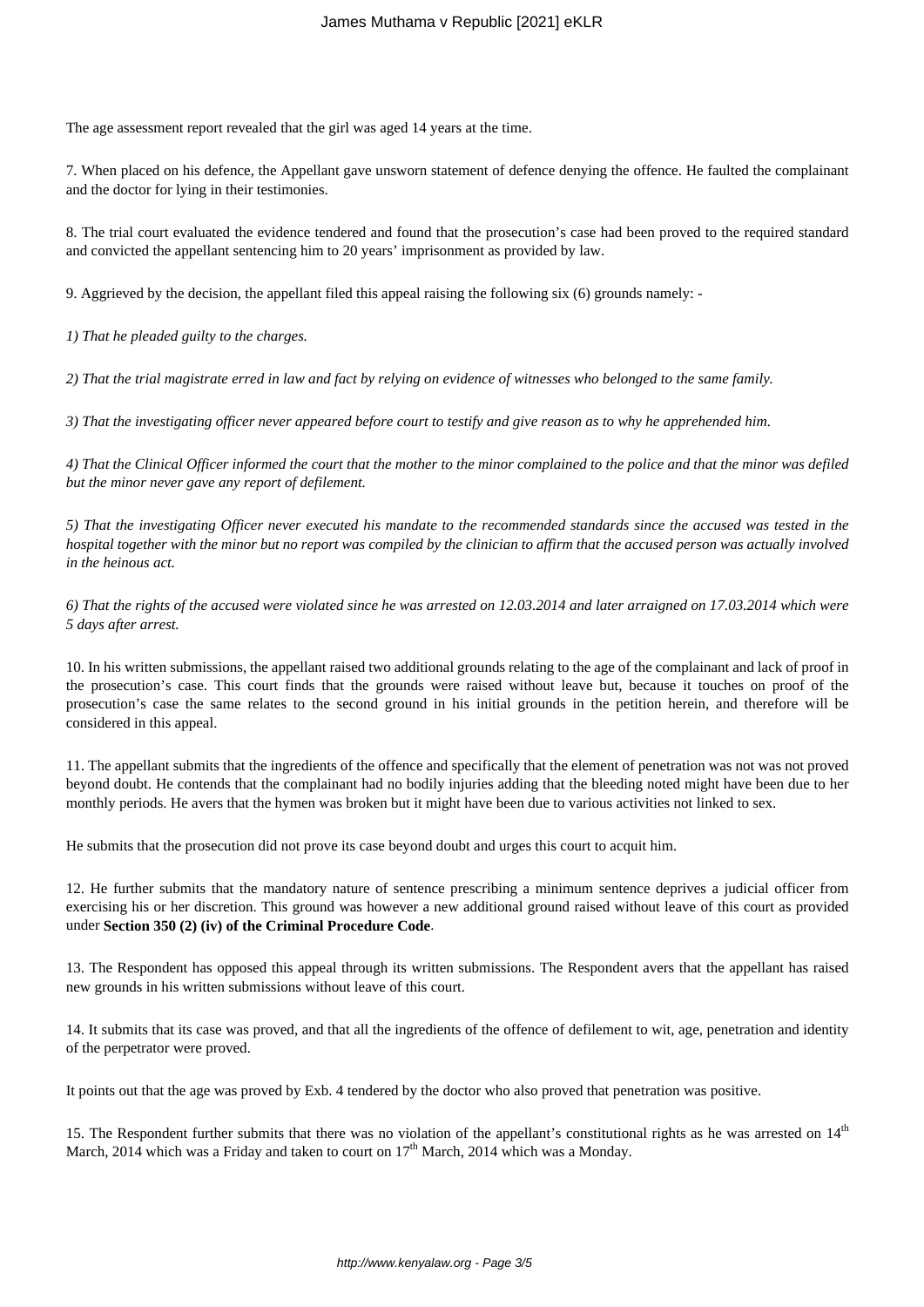16. On sentence, the Respondent submits that the sentence meted out was not harsh or excessive owing to the seriousness of the offence. It urges this court to uphold the same.

17. This court has considered this appeal and the response made. The work of this court is to re-evaluate or re-assess the evidence tendered and come to own conclusion and make own findings. In so doing, I am minded of the fact that I do not have the advantage of the trial court which had the benefit of hearing the witnesses and seeing them first hand.

18. The appellant had observed above was charged with the offence of defilement contrary *Section 8(1) (3) of Sexual Offence Act* which provides: -

## *''A person who commits an act which causes penetration with a child is guilty of the offence termed defilement and depending on the age of the victim is liable upon conviction to imprisonment for a term of not less than twenty years.''*

19. Going by the above provisions for a charge of defilement to be sustained the following ingredients must be established and proved beyond doubt by the prosecution.

The ingredients are: -

### *(i) Penetration*

### *(ii) Age of the victim*

### *(iii) Positive identification of the perpetrator.*

20. I will begin with the question of age. The age of the victim has been challenged in this appeal as the appellant submits that he was given a harsh sentence. This court finds that from the medical evidence tendered by Dr. Mutuku (PW 4) that is the P3, (Ex 2) and the age assessment report (P Ex 1) the age of the minor (complainant) was established and proved beyond doubt. The girl was aged 14 years at the material time of defilement though she testified when she had turned 15 years. She was 14 years when she was defiled.

21. On the question of penetration, this court has re-evaluated the evidence of PW1, PW2 and PW4. The victim's mother (PW1) literally found the appellant and the complainant in the act lying on the floor on a mattress stark naked. The complainant herself testified and confirmed that she was defiled and that her mother found them in the act. PW4 (the Medical Officer) who testified on behalf of his colleague found that there was penetration because the hymen was broken.

22. This court has re-evaluated the evidence keenly and find that the appellant and the complainant may have a consensual sexual engagement. The only problem is that in cases of this nature (defilement) consent is immaterial. The complainant was a minor and had not reached the statutory age of consent (18 years). So while I inclined to agree with the appellant that the bleeding noted by the doctor when he examined the complainant may have been due to her menses, the question of penetration was certainly proved by the doctor's finding that the hymen was broken. The evidence of the victim's mother (PW1) and the complainant herself is consistent with the medical finding and opinion that the element of penetration was proved. So though the broken hymen does not necessarily prove penetration as submitted by the appellant, the corroborative evidence by the victim's mother who found the two naked lying in the act on the floor clearly indicates that penetration was established and proved beyond reasonable doubt.

23. I am also satisfied that the identity of the appellant was proved beyond doubt. The issue was not contested at the trial or in this appeal. PW1 got the appellant in his house defiling her daughter and her daughter (PW2) confirmed the same. The appellant was a well-known person in the locality dealing with charcoal and as a water vendor.

24. This court finds that the prosecution's case proved the 3 elements of defilement beyond doubt. The trial court was correct to find the appellant guilty as charged.

25. On sentence, this court finds that through the sentence considering the age of the appellant (18 years) is a bit harsh but the law (*Sexual Offence Act)* provides for minimum sentences. The trial court hands were tied and one cannot fault it unless the statute